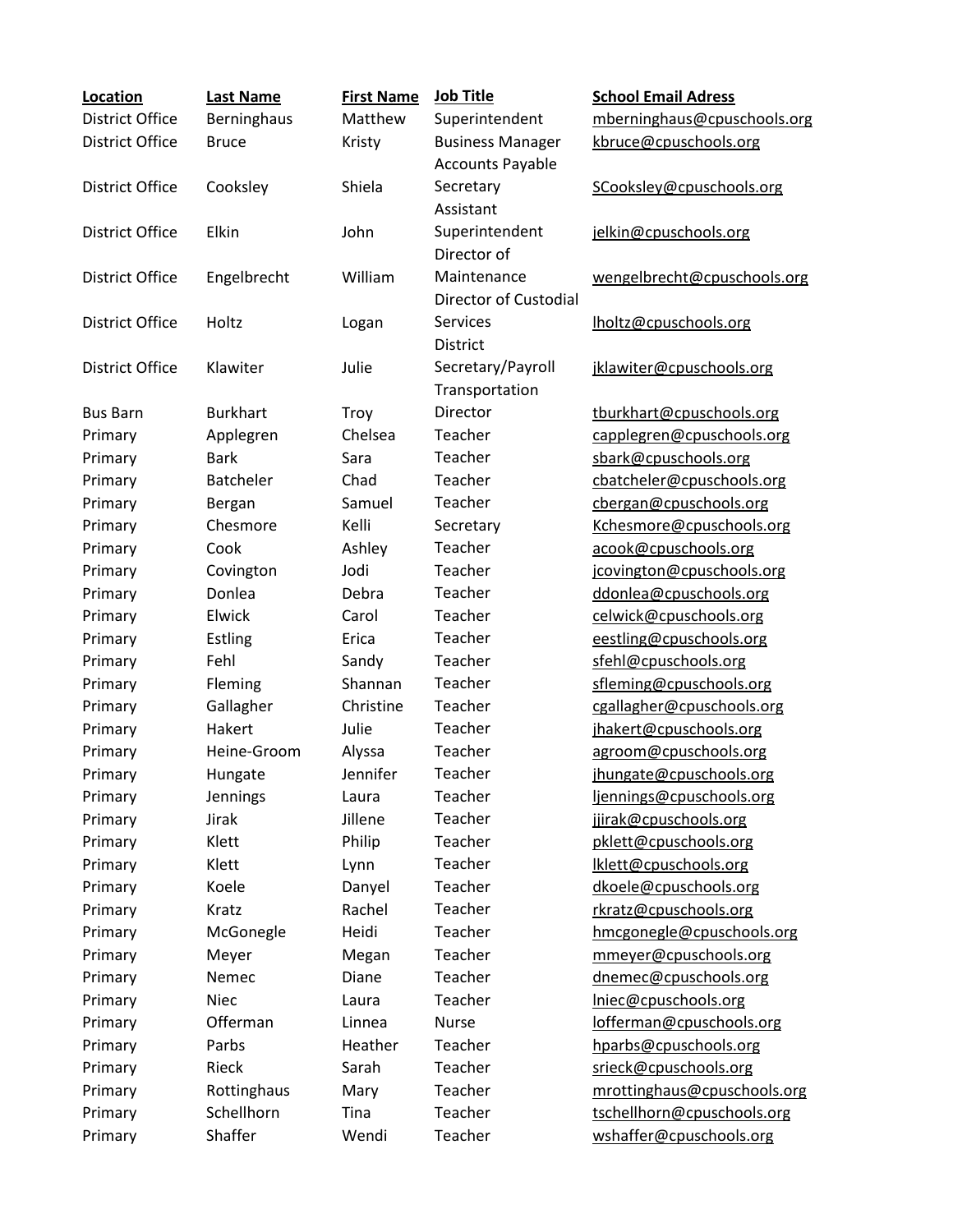Primary Silver Beth Teacher [bsilver@cpuschools.org](mailto:bsilver@cpuschools.org) Primary Takes Jennifer Teacher [jtakes@cpuschools.org](mailto:jtakes@cpuschools.org) Primary Wooldridge Ann Principal [awooldridge@cpuschools.org](mailto:awooldridge@cpuschools.org) Intermediate Bearbower Jennifer Teacher [jbearbower@cpuschools.org](mailto:jbearbower@cpuschools.org) Intermediate Bettmann Devin Teacher [dbettmann@cpuschools.org](mailto:dbettmann@cpuschools.org) Intermediate Byroade Andrea Teacher [abyroade@cpuschools.org](mailto:abyroade@cpuschools.org) Intermediate Cadien Leslie Teacher [lcadien@cpuschools.org](mailto:lcadien@cpuschools.org) Intermediate Callahan Carol Secretary Callahan@cpuschools.org Intermediate Edgerly Kayla Teacher [kedgerly@cpuschools.org](mailto:kedgerly@cpuschools.org) Intermediate Elkin Jamie Teacher [jaelkin@cpuschools.org](mailto:jaelkin@cpuschools.org) Intermediate Fair **III** Teacher [jfair@cpuschools.org](mailto:jfair@cpuschools.org) Intermediate Goslar Christine Teacher [cgoslar@cpuschools.org](mailto:cgoslar@cpuschools.org) Intermediate Hasleiet Jonathan Principal [jhasleiet@cpuschools.org](mailto:jhasleiet@cpuschools.org) Intermediate Koenen Roxanne Teacher reacher [rkoenen@cpuschools.org](mailto:rkoenen@cpuschools.org) Intermediate Kremer Danielle Teacher [dkremer@cpuschools.org](mailto:dkremer@cpuschools.org) Intermediate Maloney Mary Teacher [mmaloney@cpuschools.org](mailto:mmaloney@cpuschools.org) Intermediate Mason Margaret Teacher [mmason@cpuschools.org](mailto:mmason@cpuschools.org) Intermediate Meggitt Joshua Teacher [jmeggitt@cpuschools.org](mailto:jmeggitt@cpuschools.org) Intermediate Offerman Linnea Nurse **[lofferman@cpuschools.org](mailto:lofferman@cpuschools.org)** Intermediate O'Rourke Lisa Teacher [lorourke@cpuschools.org](mailto:lorourke@cpuschools.org) Intermediate Paine Lewis Teacher [lpaine@cpuschools.org](mailto:lpaine@cpuschools.org) Intermediate Rhinehart Faith Teacher Faith Faith Teacher Frhinehart@cpuschools.org Intermediate Rozek Ann Teacher [arozek@cpuschools.org](mailto:arozek@cpuschools.org) Intermediate Salow Joel Teacher [jsalow@cpuschools.org](mailto:jsalow@cpuschools.org) Intermediate Slusher Brittany Teacher [bslusher@cpuschools.org](mailto:bslusher@cpuschools.org) Intermediate Umbdenstock Brooke Teacher [bumbdenstock@cpuschools.org](mailto:bumbdenstock@cpuschools.org) Intermediate Verge Doug Teacher [dverge@cpuschools.org](mailto:dverge@cpuschools.org) Intermediate Vincent Meredith Teacher [mvincent@cpuschools.org](mailto:mvincent@cpuschools.org) Intermediate Wachendorf Sydney Teacher [swachendorf@cpuschools.org](mailto:swachendorf@cpuschools.org) Intermediate Wachendorf Donald Teacher [dwachendorf@cpuschools.org](mailto:dwachendorf@cpuschools.org) Middle School Boies Joy Secretary [jboies@cpuschools.org](mailto:jboies@cpuschools.org) Middle School Brustkern Ann Teacher [abrustkern@cpuschools.org](mailto:abrustkern@cpuschools.org) Middle School Brustkern James Teacher in [jbrustkern@cpuschools.org](mailto:jbrustkern@cpuschools.org) Middle School Eggers Melinda Teacher [meggers@cpuschools.org](mailto:meggers@cpuschools.org) Middle School Graven Cory Teacher [cgraven@cpuschools.org](mailto:cgraven@cpuschools.org) Middle School Grieff Mary Teacher [mgrieff@cpuschools.org](mailto:mgrieff@cpuschools.org) Middle School Griswold Chad Teacher [cgriswold@cpuschools.org](mailto:cgriswold@cpuschools.org) Middle School Heitshusen Cynthia Teacher [cheitshusen@cpuschools.org](mailto:cheitshusen@cpuschools.org) Middle School Helmke Joshua Teacher [jhelmke@cpuschools.org](mailto:jhelmke@cpuschools.org) Middle School Jacobi Dorothy Teacher [dotjacobi@cpuschools.org](mailto:dotjacobi@cpuschools.org) Middle School Jaquette Jason Teacher [jjaquette@cpuschools.org](mailto:jjaquette@cpuschools.org) Middle School Kellogg **Nathan** Teacher [nkellogg@cpuschools.org](mailto:nkellogg@cpuschools.org) Middle School Leedom Lorinda Teacher [lleedom@cpuschools.org](mailto:lleedom@cpuschools.org) Middle School Lint Karen Nurse Kalint@cpuschools.org Middle School Mallie Katie Teacher Kamallie@cpuschools.org Middle School Miller Megan Teacher [mmiller@cpuschools.org](mailto:mmiller@cpuschools.org) Middle School Monson Sheila Teacher Smonson@cpuschools.org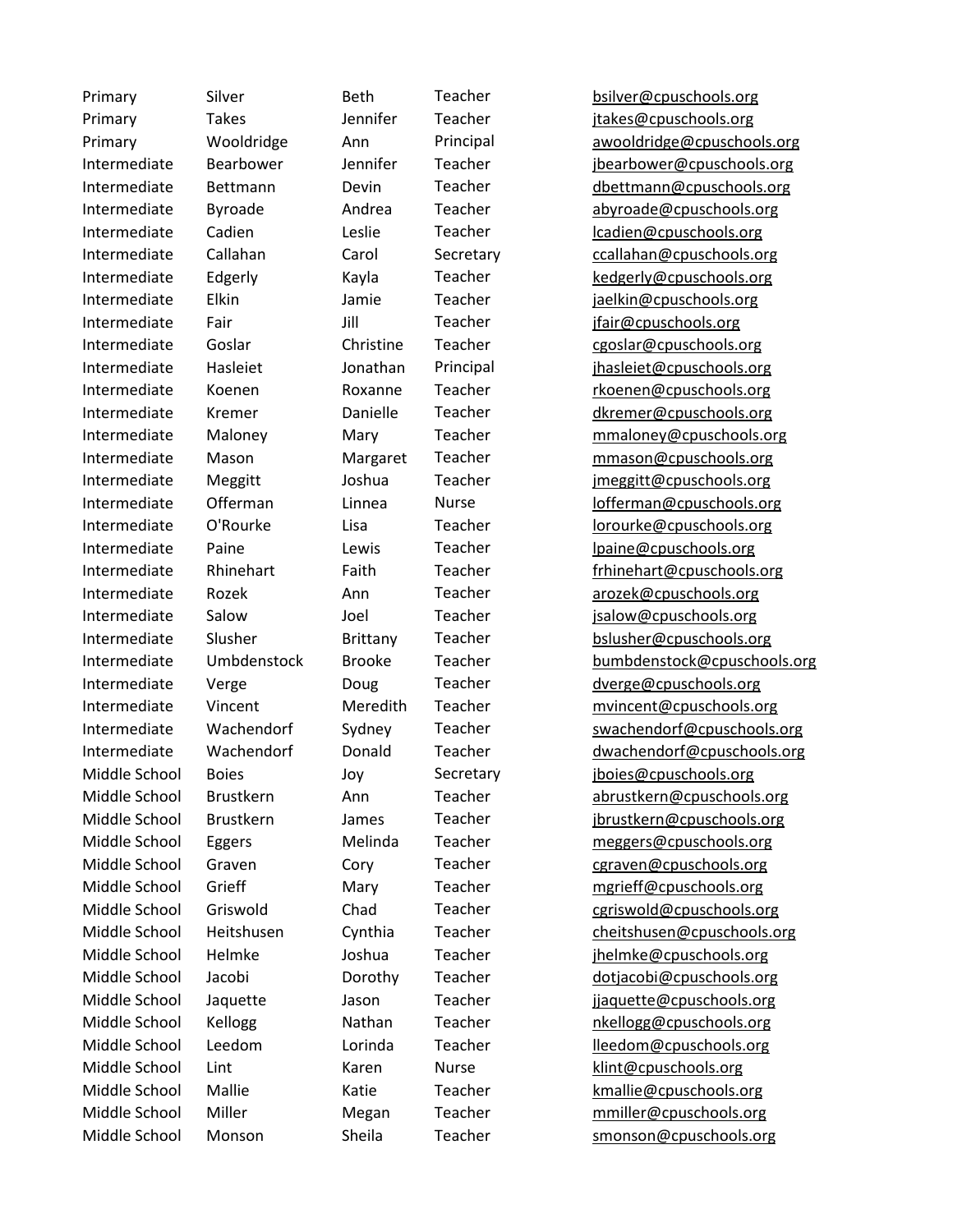Middle School Nelsen Cheryl Teacher [cnelsen@cpuschools.org](mailto:cnelsen@cpuschools.org) Middle School Ridgeway Libby Teacher letting unit all tridgeway@cpuschools.org Middle School Salow **Kennedy** Teacher [ksalow@cpuschools.org](mailto:ksalow@cpuschools.org) Middle School Sima Jane Teacher [jsima@cpuschools.org](mailto:jsima@cpuschools.org) Middle School Teagle Teanifer Teacher iteagle@cpuschools.org Middle School Tupa **Kendrick** Principal Kupa@cpuschools.org Middle School Vaupel **Arnold** Teacher [avaupel@cpuschools.org](mailto:avaupel@cpuschools.org) Middle School Vaupel Sharon Teacher Syaupel@cpuschools.org Middle School Wenger Sharri Teacher [swenger@cpuschools.org](mailto:swenger@cpuschools.org) Middle School Whitman Kendra Teacher Kendra Kendram Kendra Kendra Kungkung Kungkungkungkungkungkungkungkungkun Middle School Williams Mavid Teacher Middle School Milliams David Teacher Mavilliams @cpuschools.org Middle School Wilson Craig Teacher [cwilson@cpuschools.org](mailto:cwilson@cpuschools.org) Middle School Zimmerly Cindy Teacher [czimmerly@cpuschools.org](mailto:czimmerly@cpuschools.org) High School Andersen DeEtta Teacher [dandersen@cpuschools.org](mailto:dandersen@cpuschools.org) High School Arends Jeremy Teacher [jarends@cpuschools.org](mailto:jarends@cpuschools.org) High School Burke **Daniel** Teacher and Deutke@cpuschools.org High School Burkhart Jennifer Director of Special Education, Instruction & Assessment [jburkhart@cpuschools.org](mailto:jburkhart@cpuschools.org) High School Callahan Kari Teacher [kcallahan@cpuschools.org](mailto:kcallahan@cpuschools.org) High School Conway Stacy Transportation Secretary [sconway@cpuschools.org](mailto:sconway@cpuschools.org) High School Cummings Halane Teacher hoummings@cpuschools.org High School Dean Geovanna Teacher gedean@cpuschools.org High School Dierks Laura Teacher [ldierks@cpuschools.org](mailto:ldierks@cpuschools.org) High School Fisher Cathy Secretary [cfisher@cpuschools.org](mailto:cfisher@cpuschools.org) High School Grennan Matthew Teacher [mgrennan@cpuschools.org](mailto:mgrennan@cpuschools.org) High School Grundmeyer Amy Teacher [agrundmeyer@cpuschools.org](mailto:agrundmeyer@cpuschools.org) High School Halac Michelle Teacher [michellehalac@cpuschools.org](mailto:michellehalac@cpuschools.org) High School Halac Michael Teacher [mhalac@cpuschools.org](mailto:mhalac@cpuschools.org) High School Havener Shawn Teacher [shavener@cpuschools.org](mailto:shavener@cpuschools.org) High School Herring Christina Teacher [therring@cpuschools.org](mailto:therring@cpuschools.org) High School Hogan Tina Teacher [thogan@cpuschools.org](mailto:thogan@cpuschools.org) High School Holtz **Ashley** Teacher [aholtz@cpuschools.org](mailto:aholtz@cpuschools.org) High School Husmann Catherine Teacher [chusmann@cpuschools.org](mailto:chusmann@cpuschools.org) High School Jacobi Daniel Teacher [danjacobi@cpuschools.org](mailto:danjacobi@cpuschools.org) High School James Melissa Teacher miames@cpuschools.org High School Johnson Amber Teacher [ajohnson@cpuschools.org](mailto:ajohnson@cpuschools.org) High School Kaiser Kevin Teacher [kkaiser@cpuschools.org](mailto:kkaiser@cpuschools.org) High School Kalous Steven Teacher [skalous@cpuschools.org](mailto:skalous@cpuschools.org) High School Kelly Jamie Teacher [jkelly@cpuschools.org](mailto:jkelly@cpuschools.org) High School Kriegel Scott Activities Director [Skriegel@cpuschools.org](mailto:Skriegel@cpuschools.org) High School Kruckenberg Mindy Teacher [mkruckenberg@cpuschools.org](mailto:mkruckenberg@cpuschools.org) High School Larson Elizabeth Teacher [blarson@cpuschools.org](mailto:blarson@cpuschools.org) High School Libolt Robert Principal [rlibolt@cpuschools.org](mailto:rlibolt@cpuschools.org) High School Lint Karen Nurse Kalint@cpuschools.org